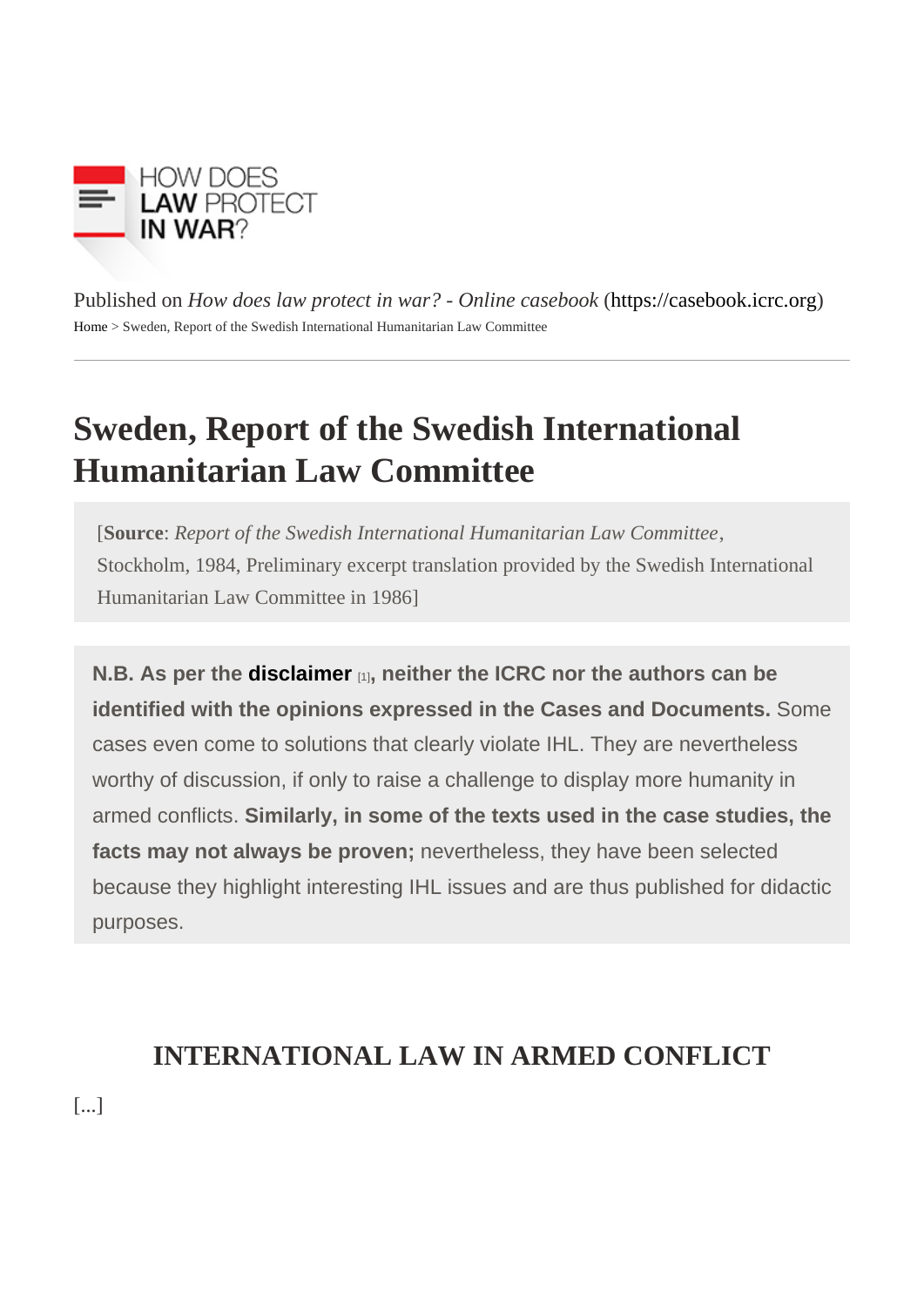### **3.2 General international law**

As already stated, the system of rules of international law contains two components: the international agreements, or treaties, and international customary law, or general international law. Rules of customary law exist not infrequently in codified form in treaties. Here, the rules are to be considered not only as *jus inter partes*, but also as binding *erga omnes* (upon all states). From time to time regional customary law may develop, although this has not happened in the case of the laws of war.

#### **3.2.1. The practice of states as customary law**

General international law (customary law) normally arises from the current practice of states, that is, some regular practice viewed by the states themselves as juridically binding assumes the status of general international law. But this process, normal in peacetime, scarcely gives a complete description of the origin of customary law relating to war. War is despite everything such an irregular and brief occurrence that states during the actual conflict can seldom develop rules of law through their concrete actions. Such rules are more easily established through peacetime practice, that is, by allowing "abstract" state acts such as diplomatic statements, undertakings and declarations to influence development. It is no accident that those parts of international law that relate to war have been established through diplomatic conferences, where attempts have been made to codify or extend what has been regarded as customary law.

At the maritime law conference in London in 1909 ten states sought to identify and codify legal rules for naval war. Even though the rules brought together in the so-called Declaration of London corresponded essentially with established practice and the rulings of national prize courts, it was impossible to reach an agreement that the states could ratify. The declaration contained certain sections on the taking of prizes which, chiefly from the British side, were considered controversial; yet many of the rules reflected current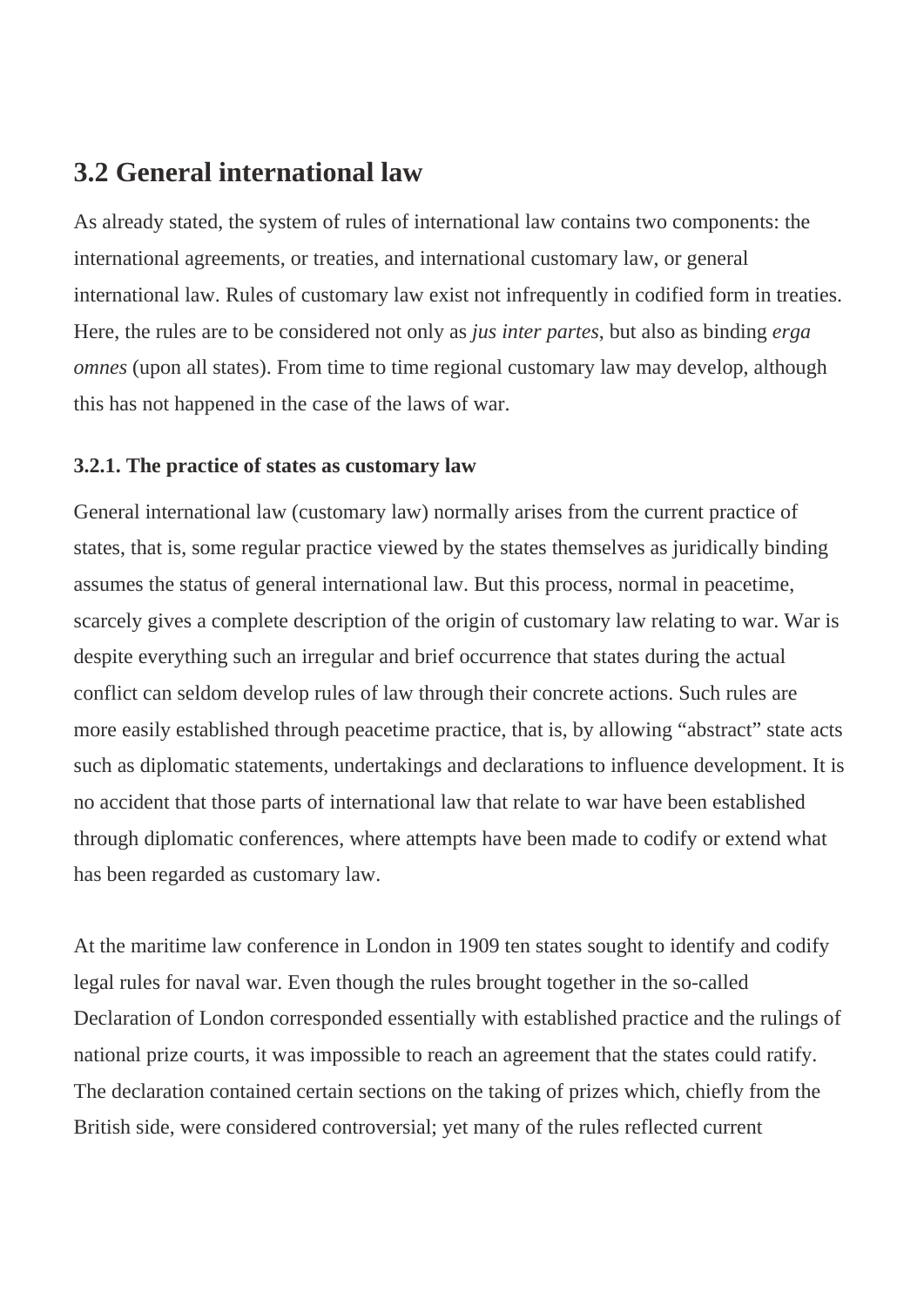customary law and were recognised as such during the first World War. In the chapters of the London Declaration relating to blocade, contraband, convoys etc. there are probably several rules that states could recognise as binding customary law even today. Unfortunately, current law in this area still lacks codification, something which is essential in the case of the laws of war.

The situation is somewhat similar in the area of aerial warfare. The rules for protection of civil populations in an air war, adopted by a commission of jurists at the Hague in 1923, have never been ratified. In 1923 the time was not ripe for rules convering [sic] area bombing etc, but in 1977 it was possible to adopt a number of the items in these Hague Rules in a somewhat modified form within the framework of Additional Protocol I. Among these was in fact a rule on area bombing. In the opinion of several experts, this partially constituted a codification of general international law.

In summary it may be said that the part of customary law relating to war has not normally developed through repeated state acts (practice) in time of war but chiefly through the conclusion of agreements in peacetime, that is, through multilateral agreements which have gradually attracted more parties or won general recognition in other ways. These agreements, also a form of state practice, are treated below.

#### **3.2.2. Customary law through international agreement**

The fundamental declaration from St. Petersburg in 1868 stated that "the only legal aim states may adopt during war is impairment of the enemy's military strength" and that "for the achievement of this aim it suffices to place the greatest possible number of men hors de combat". The declaration was signed by seventeen states, representing the community of civilised states at that time.

There are few further parties to the declaration today, but its principles have won general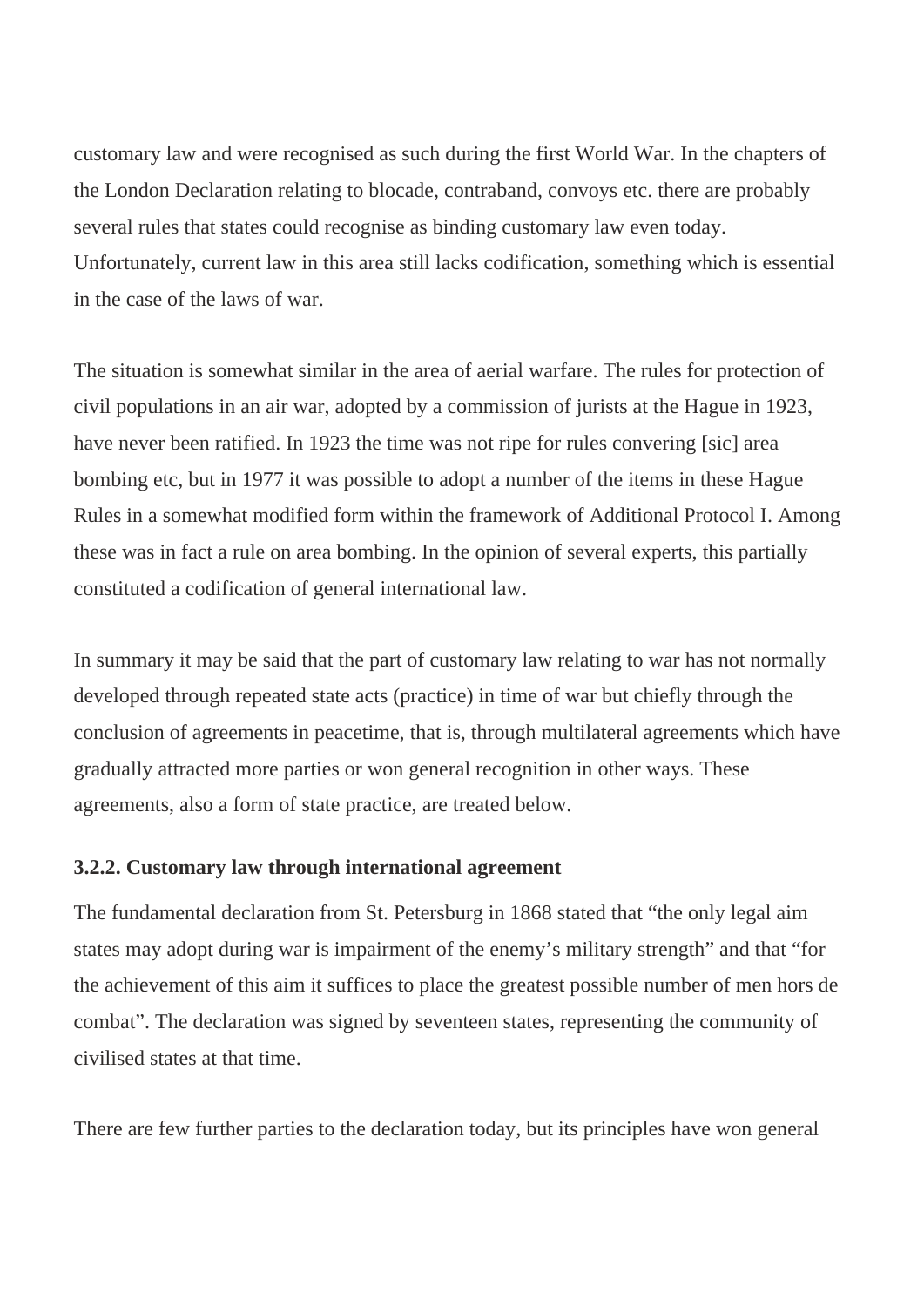recognition and are now considered an expression of general international law, binding upon all states.

The situation is comparable for the 1907 Hague Conventions. The IV $<sub>th</sub>$  convention and its</sub> regulations for land warfare had their forerunners in the almost identical texts that were adopted by a limited number of states at the first Peace Conference at the Hague in 1899. When these rules on the prohibition of pillage, the taking of hostages, the poisoning of wells, poisoned weapons, arms and combat methods causing unnecessary suffering, and on the protection of enemies who had laid down their arms were confirmed at the second Peace Conference in 1907, they were probably already considered as binding under customary law. The thirteen conventions adopted in 1907, however, contained chiefly new rules, and the peace conference did not attempt to give these the status of general international law. On the contrary, as we have seen, the provisions were considered as a *jus inter partes* and each convention, moreover, provided that the provisions were applicable only "in the case where all the Belligerents are Parties to the Convention". This limiting clause meant that the Hague conventions were not formally applicable during the Second World War, since belligerent states such as Bulgaria, Greece, Italy and Jugoslavia had not acceded. This absurd situation was, however, largely imaginary since by the outbreak of war in 1939 the Hague conventions had won such general recognition that they were in all essential respects binding as general international law. Large parts were in fact respected during the war.

A general principle which since 1907 has been considered to contain features of customary law is the thesis of the so-called Martens Clause. This clause in the Preamble to the IVth Hague Convention on Land Warfare, is named after the Russian professor of international law and conference delegate, Frederick de Martens. [...]

Even the 1949 Geneva conventions with over 150 accessories – e.g. practically the whole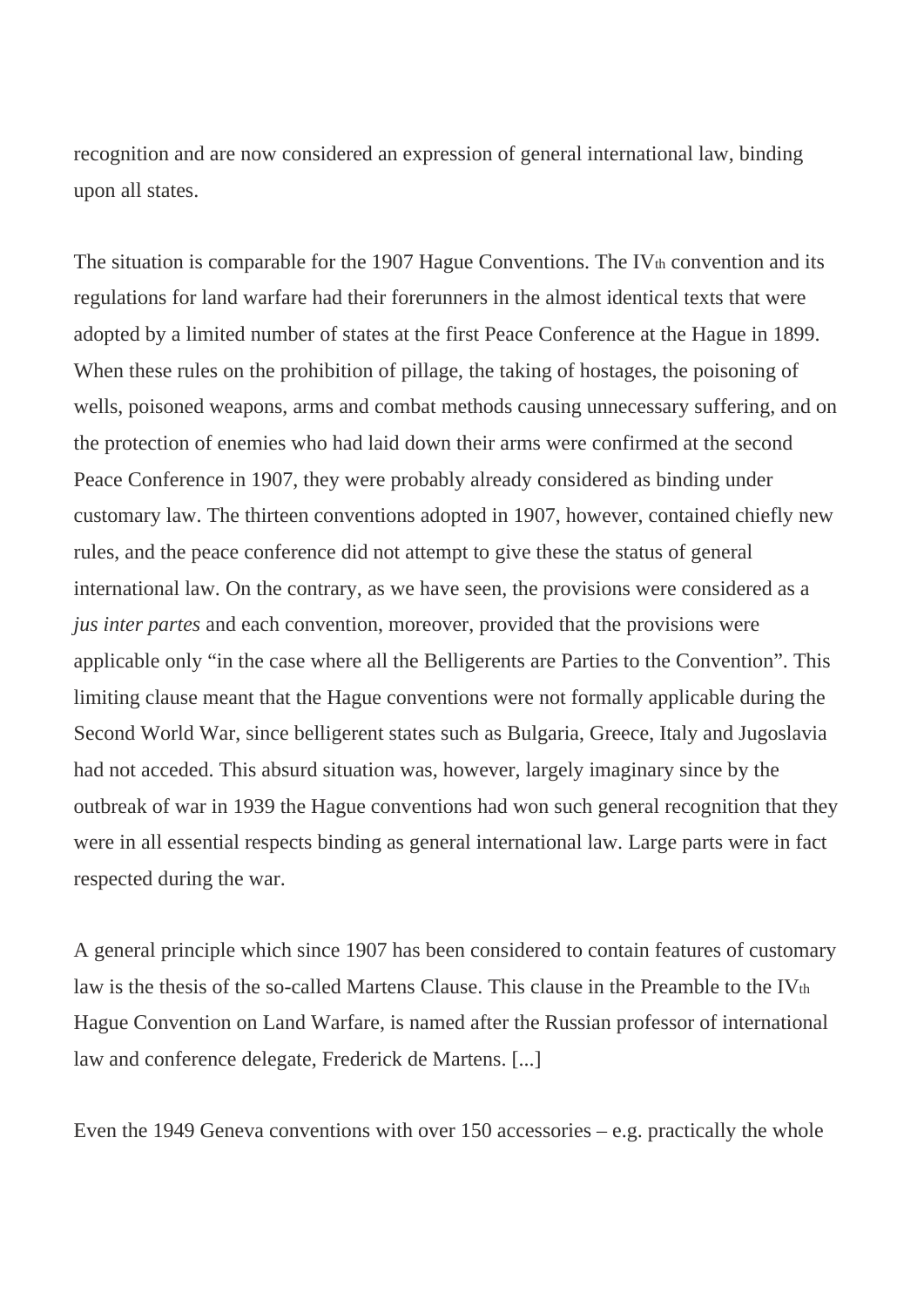community of nations – consist predominantly of customary law. The first three of the 1949 conventions are based on earlier, less far-reaching conventions. The first Geneva convention relating to the wounded and the sick in land war came about on the initiative of Henry Dunant as early as 1864. Its successor of 1906 was replaced in 1929 by two new conventions, one on the wounded and the sick in land war and the other on prisoners of war. The IInd Geneva convention of 1949 concerning the protection of the wounded, the sick and those shipwrecked at sea is a replacement of the  $X<sub>th</sub>$  Hague Convention of 1907. Since these so-called Geneva rules were all the time limited to the protection of persons not participating in combat (being thus clearly deliminated from the "combat law" of the Hague rules) a fixed core of humanitarian rules for protection as developed and acquired an increasingly solid status as international law. By the time the present Geneva conventions were adopted in 1949, the element of general international law was already appreciable.

#### **3.2.3. Customary law in Additional Protocol I**

When the 1949 Geneva conventions were to be supplemented with two Additional protocols, a diplomatic conference was convened. This was to meet in Geneva for four sessions during 1974-1977. Officially named "The Diplomatic Conference on the Reaffirmation and Development of International Humanitarian law Applicable in Armed Conflict", it was intended both to *confirm* and to *further develop* current law. Initially there were many who believed that the starting point would be the Geneva Rules alone, but the result became a reaffirmation and a reinforcement of both the Hague and the Geneva rules.

The first additional protocol (relating to international conflicts), accordingly contains items of customary law taken over from the 1949 rules and those of 1907. It is safe to assume that all the rules then considered worthy of confirmation possess the character of customary law.

In what follows an attempt will be made to list the rules in the protocol that have the status of customary law. The list may be of practical significance in a situation in which Sweden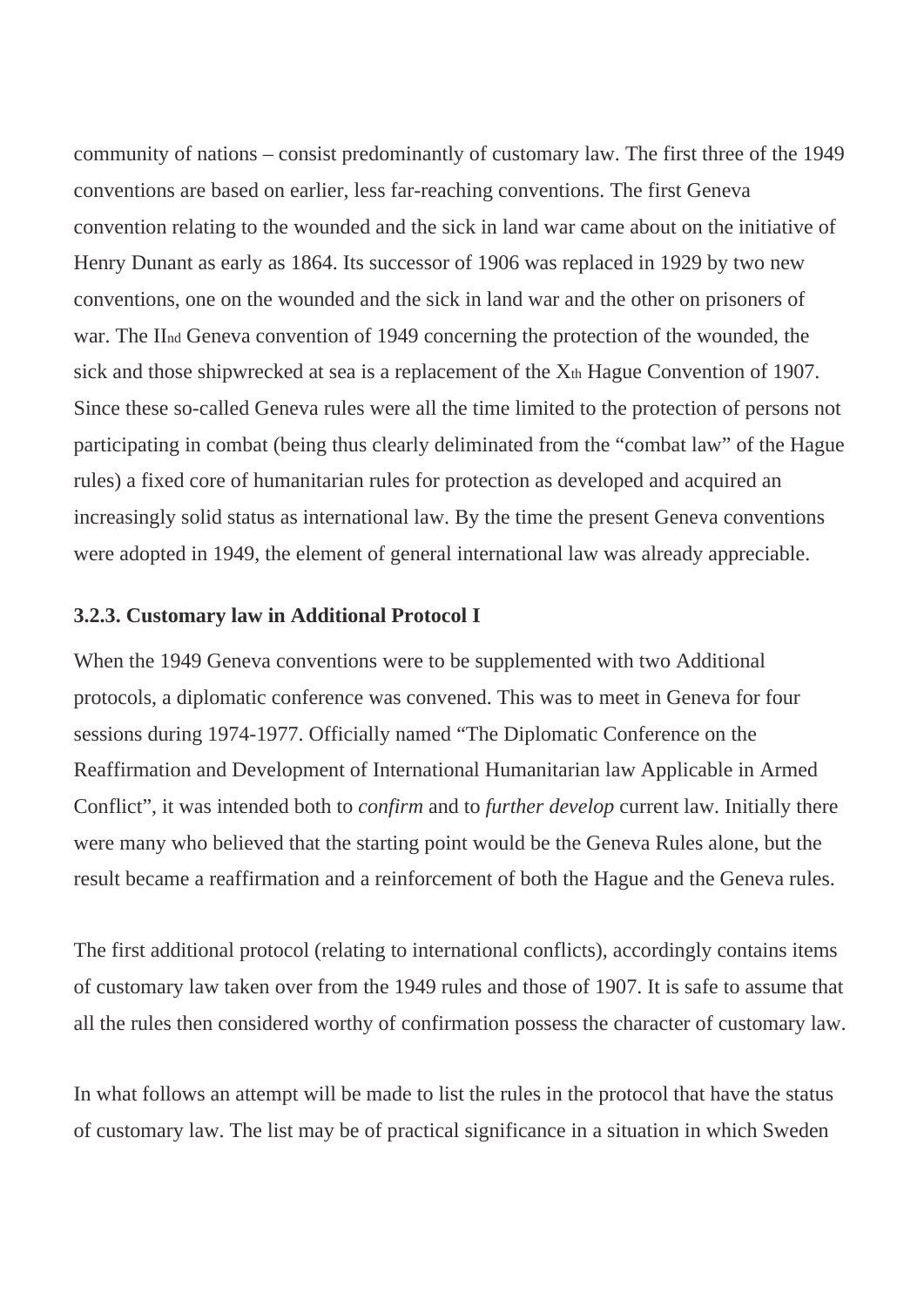(which has ratified Additional Protocol I) is involved in conflict with an adversary who has not ratified. According to the chief rule in Article 96 the protocol applies only among states that have ratified it or acceded to it. It may not, however, be concluded from this that Sweden, in the above situation, can disregard the protocol in its entirety. Rules constituting general international law must always be respected, just as an adversary must respect the same rules. If an adversary fails to do so, Sweden may – if this is considered possible and appropriate – resort to whatever reprisals are still consonant with international law [...].

The following rules in Additional Protocol I would in the opinion of the Swedish International Humanitarian Law Committee have the status of customary law, at the times however only in their main outlines.

- general protection for the wounded, the sick and the shipwre axed,  $O_{[2]}$ ;
- general protection for persons deprived of their liberary, 11:1-3 $_{[3]}$ ;
- protection of medical units, and  $A_{[4]}$  and of medical personnely that 15 [5];
- recognition of the role of aid organisationst. 17 $_{[6]}$ ;
- identification of medical personnel and medical units,  $18:1-3_{[7]}$ ;
- protection of medical vehicle $\Delta$ rt. 21 $_{[8]}$ ;
- general protection of medical aircraftert.  $25$   $_{[9]}-27$  $_{[9]}-27$   $_{[10]}$ ;
- prohibition of methods or means of warfare which cause superfluous injury or unnecessary suffering  $rt. 35:2_{[11]}$ ;
- prohibition of perfidy, Art.  $37$ <sub>[12]</sub>;
- prohibition of improper use of recognised emblems and emblems of nati[onalit](https://www.icrc.org/applic/ihl/ihl.nsf/Article.xsp?action=openDocument&documentId=1FCA9F6DD470F5A9C12563CD0051DB28)y, [38](https://www.icrc.org/applic/ihl/ihl.nsf/Article.xsp?action=openDocument&documentId=1FCA9F6DD470F5A9C12563CD0051DB28) [13]-[39](https://www.icrc.org/applic/ihl/ihl.nsf/Article.xsp?action=openDocument&documentId=C5D71B78117289FBC12563CD0051DB3C) [14];
- prohibition of orders of no quarter, 40 $_{[15]}$ ;
- safeguard of an enemnors de combat [Art. 41](https://www.icrc.org/applic/ihl/ihl.nsf/Article.xsp?action=openDocument&documentId=A792529AA66D8C56C12563CD0051DB5E) $_{[16]}$ ;
- prisoner-of-war status for regular combata $A$ its, 44:1 $_{[17]}$ ;
- the principle of distinguishment,  $48$ <sub>[18]</sub>;
- the principle of proportionality, Art.  $51:5(b)_{[19]}$ ;
- prohibition of starvation of the civilian population if the intention is to kill and not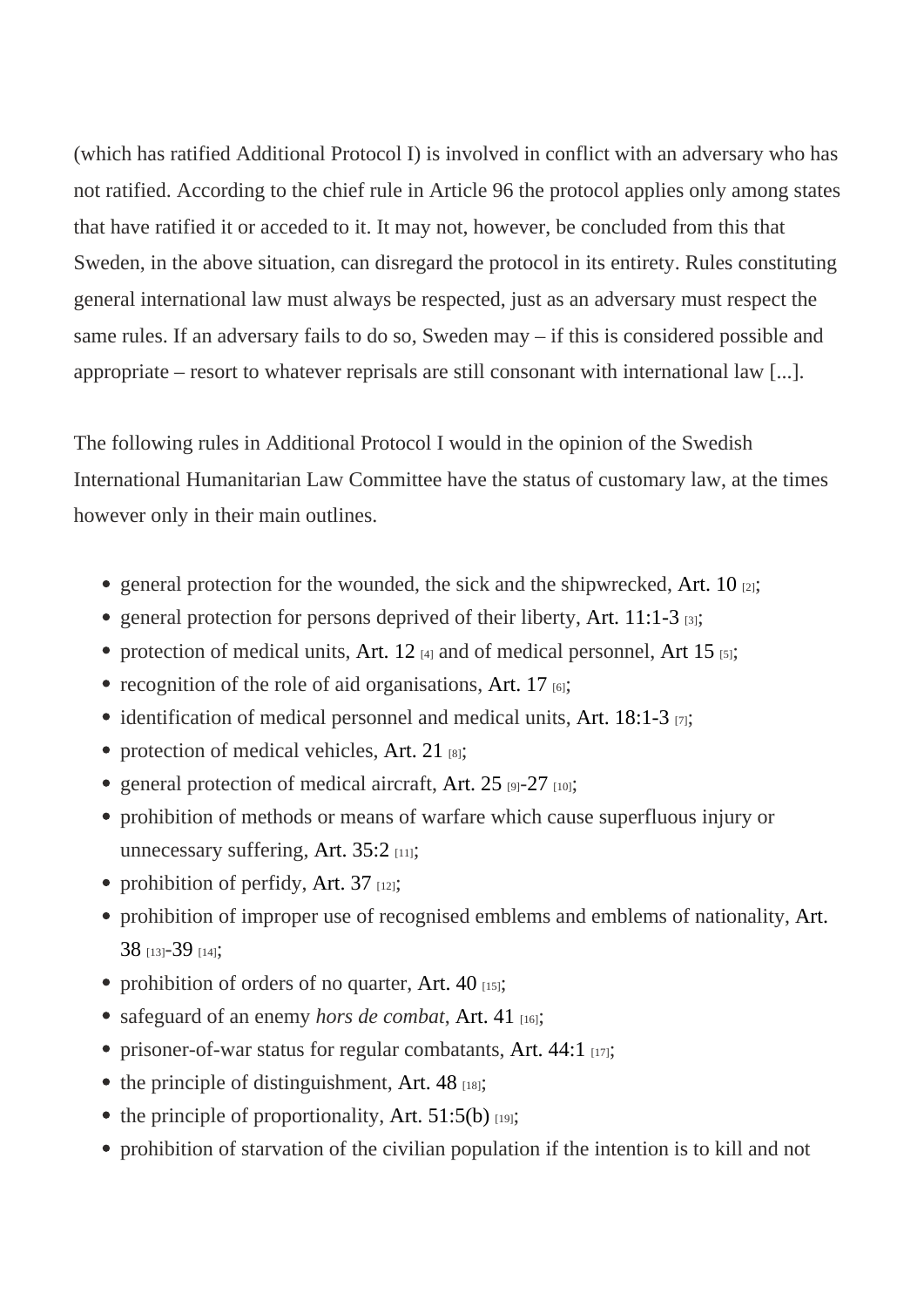primarily to force a capitulation: this prohibition is part  $4I.54$  [20];

- the chief rule relating to non-defended localitiest,  $59_{[21]}$ ;
- protection of personnel in relief actions,  $71:2_{[22]}$ ;
- fundamental guarantees for persons in the power of one party to the cantileration-[23], and
- general protection of women and childrent,  $76:1_{[24]}$  and  $77:1_{[25]}$ . [...]

There are however no guarantees that other states share this Committee's opinion on which rules have the status of customary law, any more than it can be guaranteed that these rules will be respected by an adversary.

Apart from the articles listed above, Sweden has also reason to follow, in all circumstances, other articles in Additional Protocol I that are important in a humanitarian perspective, even where these have little or no connection with customary law. These articles concern protection of the sick, the wounded, medical transports, civil deferment  $\left( \frac{1}{26} - 67 \frac{1}{27} \right)$ , basic needs in occupied territoriest  $(69_{[28]})$ , protection of refugees and stateless persons ( [Art. 73](https://www.icrc.org/applic/ihl/ihl.nsf/Article.xsp?action=openDocument&documentId=319C8D02127ADAD2C12563CD0051E004)<sup>[29]</sup>), reunion of families [\(Art. 74](https://www.icrc.org/applic/ihl/ihl.nsf/Article.xsp?action=openDocument&documentId=FA05E6C8DC155D80C12563CD0051E016)<sup>[30]</sup>) and protection of journalist  $f(x, 79)$ <sub>[31]</sub>).

## 3.3 The situation where an adversary has not ratified Additional Protocol I

What is the scope of the rules of humanitarian law when a lack of agreement exists betweer the explicit undertaking of the parties? Sweden ratified Additional Protocol [II](https://www.icrc.org/applic/ihl/ihl.nsf/Treaty.xsp?documentId=AA0C5BCBAB5C4A85C12563CD002D6D09&action=openDocument)(an) don 31 August 1979. What applies in a conflict to which Sweden is a party and where the adversary has not ratified the protocol? This question has been touched upon in another connection: an opinion is here given in summary.

According to general international law and Article 96 of Additional Protocol I, the principle of reciprocity applies. Sweden shall not be required to abide by more comprehensive obligations than those applying to our adversary. From the point of view of humanitarian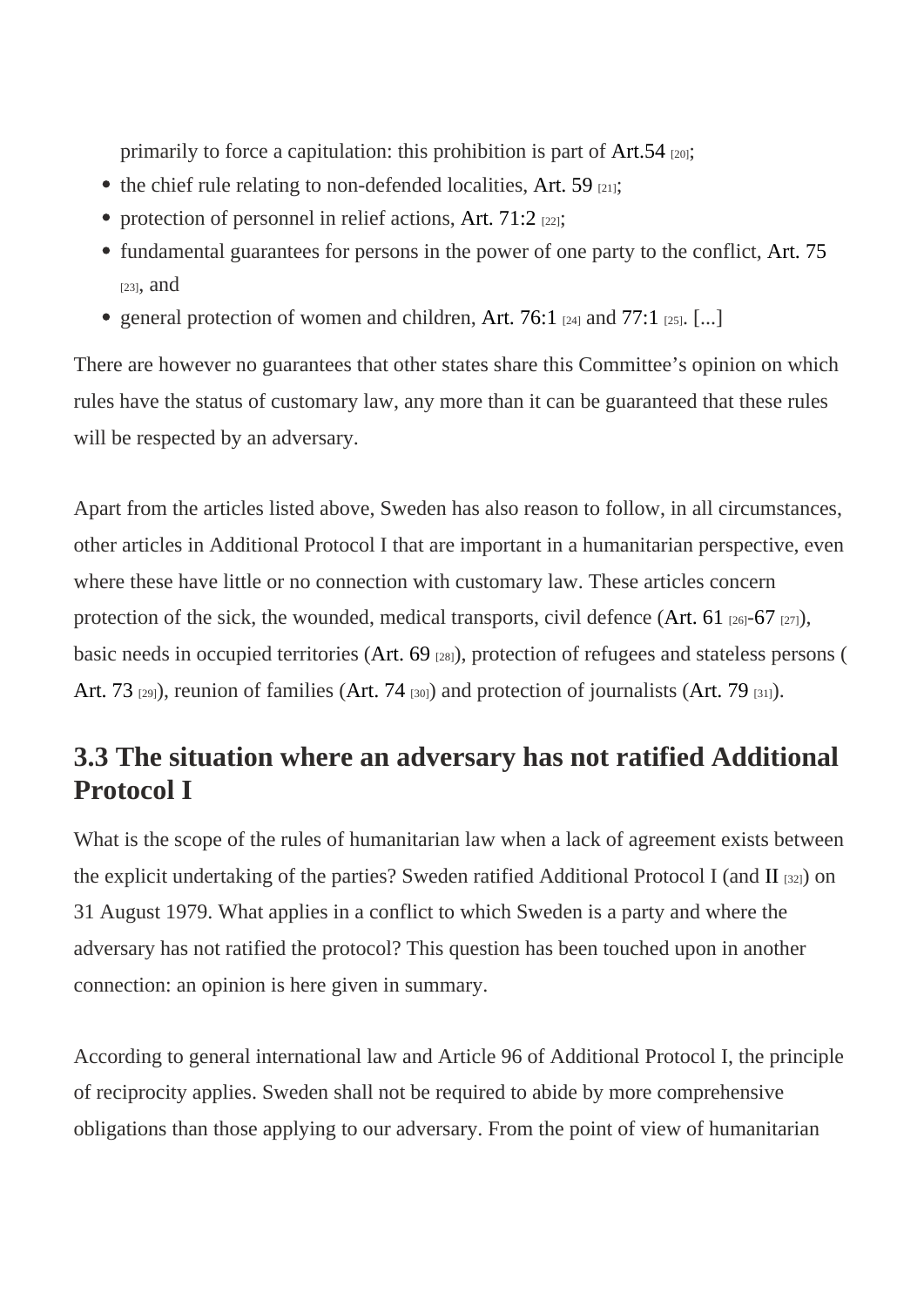law that the Humanitarian Law Committee was instructed to consider, it is natural to imagine that Sweden in such as situation would do all in her power to ensure that Additional Protocol I were applied by all the parties to a conflict in which we were involved. This might take the form of an official declaration, addressed to the non-ratifying parties, stating that Sweden for its part would apply Additional Protocol I in its entirety as long as the adversary did not, through lack of respect for the rules of the protocol, make this impossible. Thereby, the presumption that Additional Protocol I is capable of application could be maintained, which is important not least because of the example it would set.

If however the adversary failed in his respect for the protocol, Sweden would in turn have to reserve the possibility of waiving full application of the protocol rules. The adversary should be made aware that Sweden in such a case was not considering herself able to follow the protocol's rules of warfare, i.e. the main parts of Articles 51-58. [...]

If during the conflict an adversary announced officially his intention of applying the rules of the Protocol and did so in practice, Sweden would be bound by the Protocol in the normal way  $P$  I, Art. 96(2)<sub>[33]</sub>). Since the condition is that the adversary really abides by the rules of the Protocol, Sweden would in this case have the right to reserve full application during a "trial period". The customary law parts of the Protocol must however, as already shown, be respected even in the case outlined. If the adversary were to commit only small infringements of the rules, Sweden could hardly motivate non-application: such would conflict with the spirit of the protocol. Above all, a state that has ratified the protocol should not too readily and categorically choose a line of non-application in relation to an adversary that has not ratified. The principle of reciprocity is intended to give reasonable protection against obvious military disadvantages (a "safety net"), not to be an unconditional mechanism for setting aside the provisions of the protocol.

## **Discussion**

1. a. What kind of rules of customary IHL could be derived from the actual practice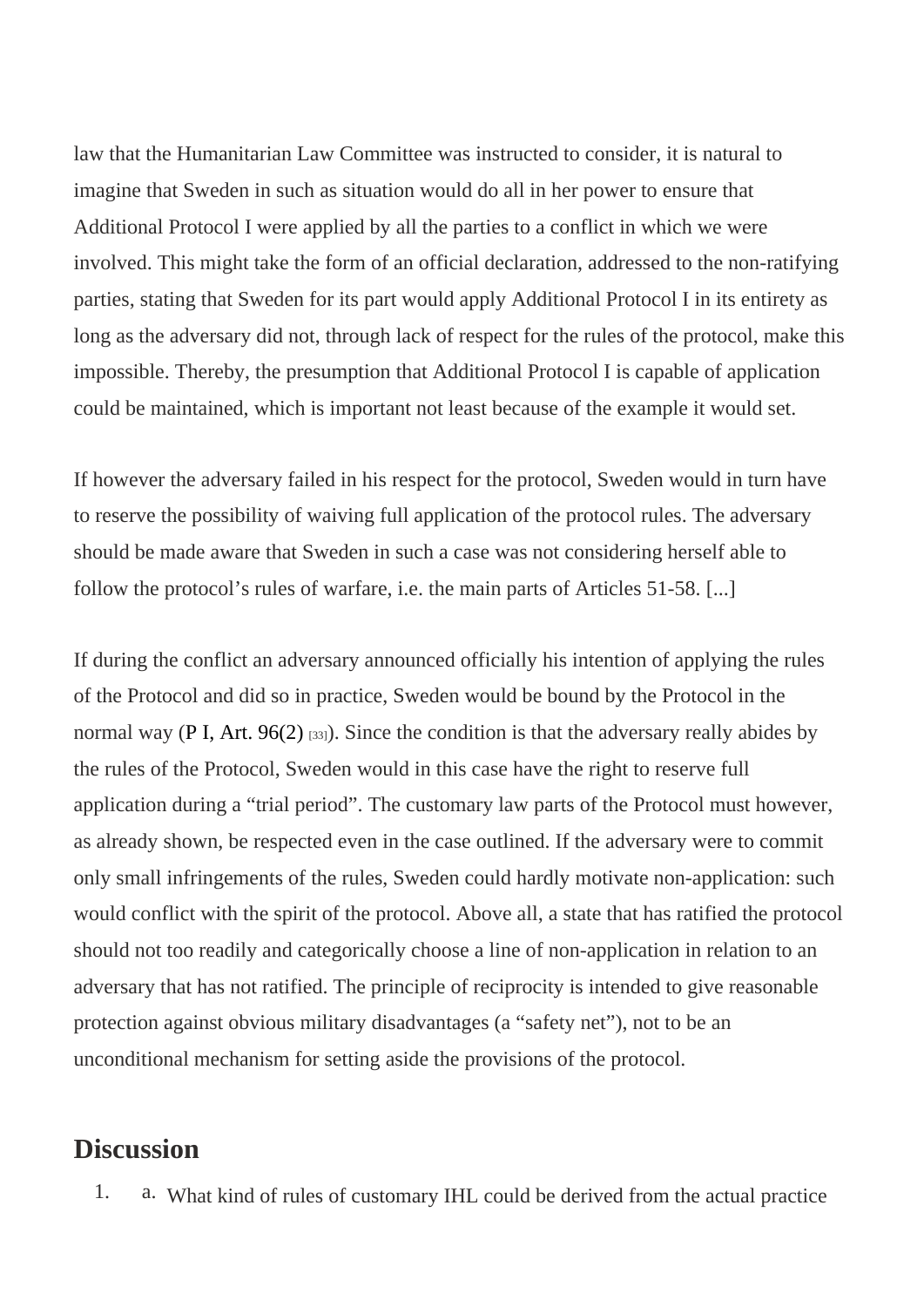of belligerents? Can those contributing to the formation of customary law thus be confined to belligerents? How can such practice be established? Are reports of humanitarian organizations on "violations" useful? Does every act by a combatant constitute State practice? Is it at least State practice in cases where the combatant is not punished?

- b. Can customary IHL be derived only from "'abstract' State acts such as diplomatic statements, undertakings and declarations"? Acts by belligerents? Acts by non-belligerents? Acts by both? What if the belligerents' actual behaviour is incompatible with their statements?
- c. Do statements made at diplomatic conferences for the development and the reaffirmation of IHL count as State practice for the development of customary IHL? Which such statements have a greater weight than others?
- d. Does widespread State participation in an IHL treaty make its rules customary law? Does such participation count as State practice?
- 2. How can a rule of the Geneva Conventions which was not yet customary in 1949 later become customary? Does the practice of States Parties also count as practice forming customary IHL, or only that of a State not party?
- 3. Does the list of the customary rules of Protocol I compiled in 1984 (section 3.2.3 above) constitute State practice that helps to make those rules customary? Is the list still valid in 2010? How can a rule have become customary since then? Does the practice of more than 160 States Parties also count as practice forming customary IHL or only that of the States not party?
- 4. a. What consequences could the prospect that Sweden might be involved in an armed conflict with a State not party to Protocol I have for the peacetime training of Swedish troops?
	- b. Would Sweden, by not respecting non-customary parts of 51-58 of Protocol [I](https://ihl-databases.icrc.org/applic/ihl/ihl.nsf/Treaty.xsp?action=openDocument&documentId=D9E6B6264D7723C3C12563CD002D6CE4) [34] vis-à-vis an adversary that is neither bound by nor respecting Protocol I, violate the obligation laid down in Art. 1 thereof to respect that Protocol "in all circumstances"? Would it be violating the prohibition of reciprocity in the application of humanitarian treaties as laid down in Art. 60(5) of the Vienna Convention on the Law of Treaties? The prohibition of reprisals laid down in Protocol I, Art.  $51(6)_{35}$ ?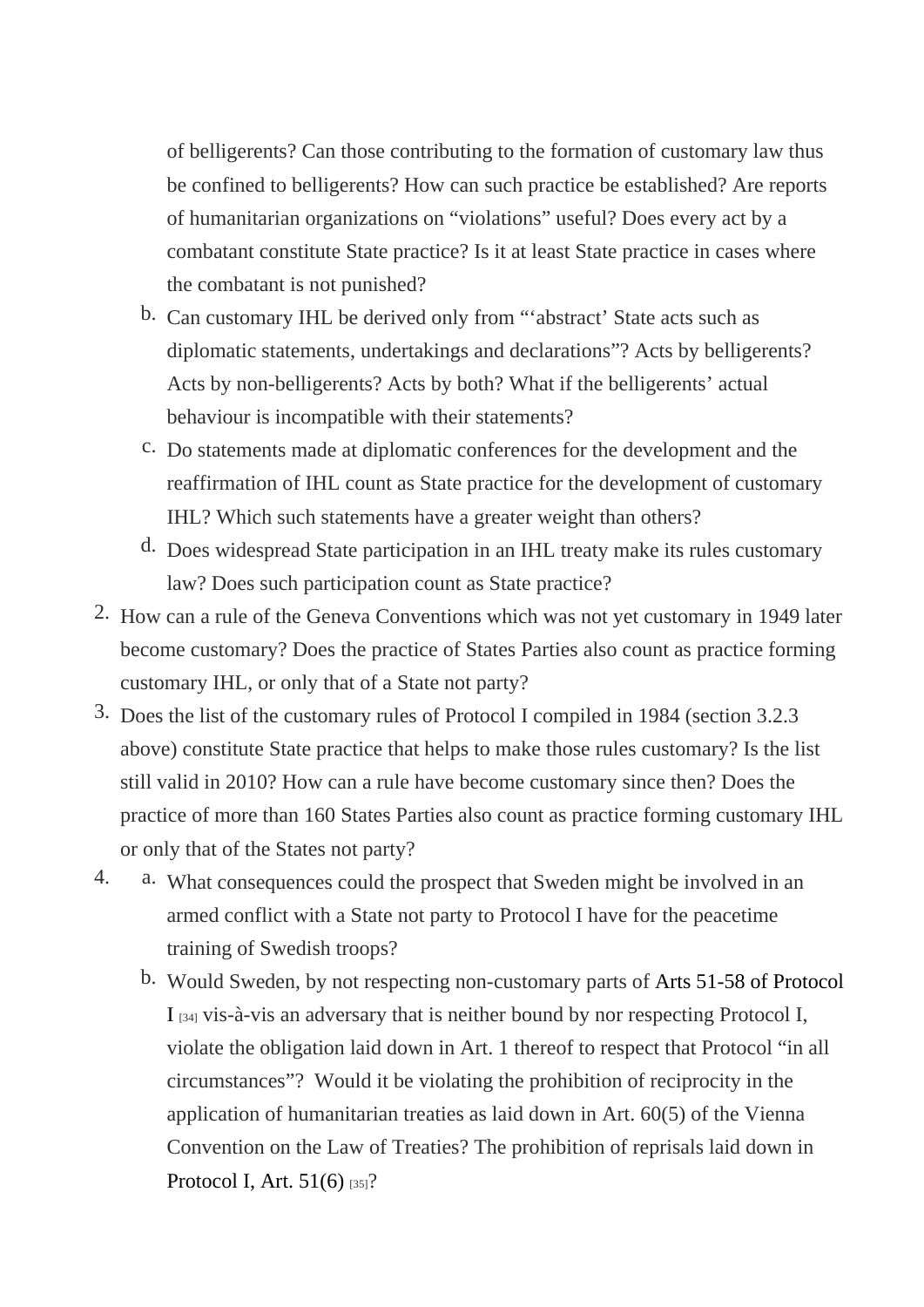**Source URL:** https://casebook.icrc.org/case-study/sweden-report-swedish-international-humanitarian-lawcommittee

**Links**

[1] https://casebook.icrc.org/disclaimer-and-copyright

[2]

https://www.icrc.org/applic/ihl/ihl.nsf/Article.xsp?action=openDocument&documentId=6EAD04662456DA32C12563CD [3] https://www.icrc.org/applic/ihl/ihl.nsf/Article.xsp?action=openDocument&documentId=28D300B20C31500CC12563CD0 [4] https://www.icrc.org/applic/ihl/ihl.nsf/Article.xsp?action=openDocument&documentId=7B698B06C2CB4903C12563CD0 [5] https://www.icrc.org/applic/ihl/ihl.nsf/Article.xsp?action=openDocument&documentId=F5EB0BA69E4A8E9CC12563CD [6] https://www.icrc.org/applic/ihl/ihl.nsf/Article.xsp?action=openDocument&documentId=2AC10852C781CE9BC12563CD [7] https://www.icrc.org/applic/ihl/ihl.nsf/Article.xsp?action=openDocument&documentId=0067C552E5E428C4C12563CD0 [8] https://www.icrc.org/applic/ihl/ihl.nsf/Article.xsp?action=openDocument&documentId=7CC6E79B0686F0A8C12563CD0 [9] https://www.icrc.org/applic/ihl/ihl.nsf/Article.xsp?action=openDocument&documentId=9FB5B72CBAB665ACC12563CI [10] https://www.icrc.org/applic/ihl/ihl.nsf/Article.xsp?action=openDocument&amp:documentId=05902A0AD90FC45BC12563CD [11] https://www.icrc.org/applic/ihl/ihl.nsf/Article.xsp?action=openDocument&documentId=0DF4B935977689E8C12563CD0 [12] https://www.icrc.org/applic/ihl/ihl.nsf/Article.xsp?action=openDocument&documentId=3EA868BE16BCBB86C12563CD [13] https://www.icrc.org/applic/ihl/ihl.nsf/Article.xsp?action=openDocument&documentId=1FCA9F6DD470F5A9C12563CD [14] https://www.icrc.org/applic/ihl/ihl.nsf/Article.xsp?action=openDocument&documentId=C5D71B78117289FBC12563CD0 [15] https://www.icrc.org/applic/ihl/ihl.nsf/Article.xsp?action=openDocument&documentId=94FC99BAB5270DB7C12563CD [16] https://www.icrc.org/applic/ihl/ihl.nsf/Article.xsp?action=openDocument&documentId=A792529AA66D8C56C12563CD [17] https://www.icrc.org/applic/ihl/ihl.nsf/Article.xsp?action=openDocument&documentId=524284F49042D4C8C12563CD0